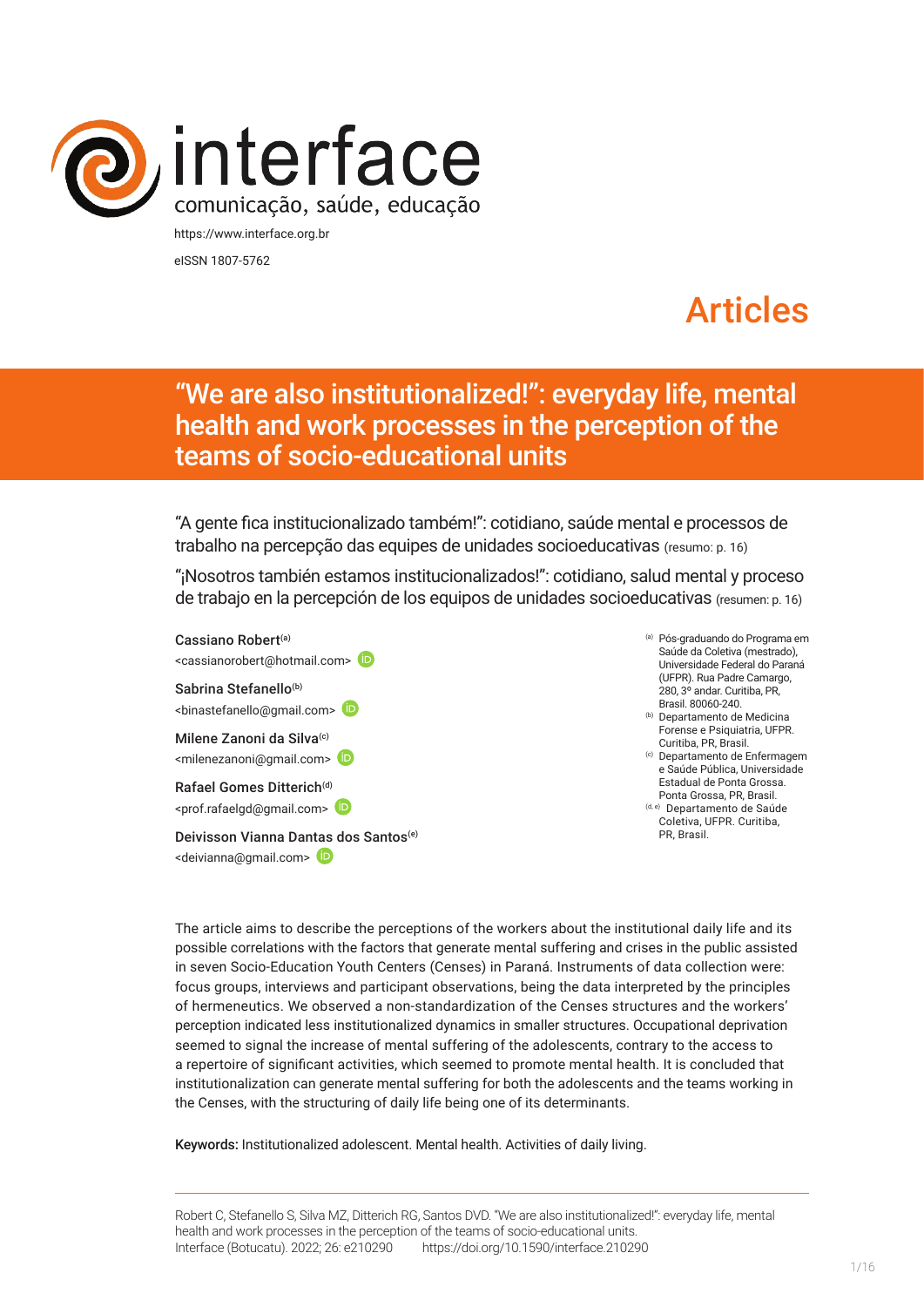## **Introduction**

There is a long tradition of assistance-repression in the scope of caring for children and adolescents in Brazil, especially for those with law issues, making the objective of the socio-educational measure a challenge. This is due to the fact that between 1890 and 1989, the prevailing criminal codes differed from the guideline of the Statute of the Child and Adolescent (ECA)<sup>1</sup>, which is based on the 1988 Federal Constitution. In addition to focusing on rights and not only on punishment, the ECA created a mechanism of accountability in the case of infractions committed by adolescents called "socio-educational measure". The socio-educational measure is a systematized and individualized pedagogical action, which varies from a warning to internment, the most severe among them2 . Although internment lends itself as a necessary space for achieving legal and pedagogical objectives, it may generate countless phenomena due to its institutional nature. Among these are: loss of autonomy, and the repression of desires and individuality, as a result of the obligation, for example, to respect established schedules for engagement in activities<sup>3</sup>. Regarding this last item, the study of how a person engages in occupations and uses his or her time is relevant, because it influences individual performance and quality of life<sup>4</sup>. This is because it is closely linked to what is being done, with whom, and where, in addition to the congruence between one's environment, preferences, and behavior<sup>5</sup>.

This study aims to analyze these issues in juvenile detention centers, which can manifest, in their essence, the concept of a total institution<sup>6</sup>, a place where all aspects of the inmates' lives are developed in the same place and under the command of a single authority, and the daily activities are collective and scheduled<sup>7</sup>. The reduction in the ability of deprived persons to initiate and engage in occupations may result from the lack of opportunity to be oriented within the flow of time, a situation aggravated by little or no contact with the outside world<sup>8</sup>. In this situation, occupational choices are restricted and basic routine activities are unavailable, which may contribute to temporal disorientation and the constriction of occupational roles<sup>9</sup>. The difficulty of choice and opportunity to engage in occupations may negatively influence mental health and wellbeing, favoring occupational deprivation<sup>10</sup>. This phenomenon may have as one of its causes the long-lasting exclusion from meaningful occupations, due to circumstances beyond the individual's control, and may exist as a by-product of institutional policies<sup>11</sup>. The particular circumstances of deprivation of liberty are directly detrimental to the mental and physical health of adolescents in all situations of deprivation of liberty<sup>12</sup>. There is evidence of a high prevalence of mental disorders in populations of adolescents in detention for conflict with the law<sup>13</sup>, and their prevalence is higher than in the free population of the same age group<sup>14</sup>, even increasing up to ten times<sup>12</sup>. Furthermore, the cruelty and indignity that characterize the juvenile detention system may generate such suffering in the adolescents that, if escape is not possible, taking their own life sometimes seems to be a way out to end suffering<sup>15</sup>.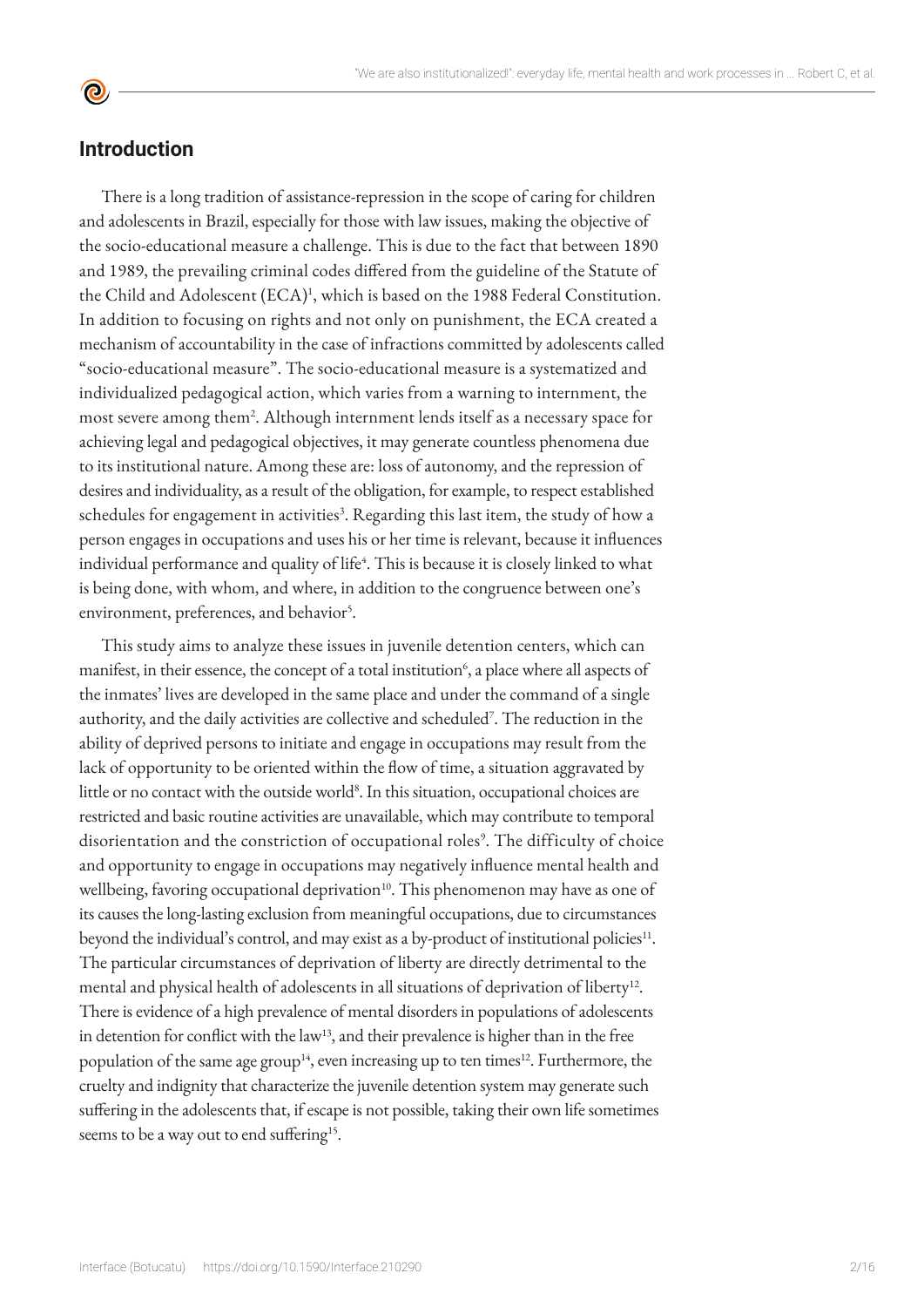## **Methods**

**©** 

This was a qualitative, observational, cross-sectional study. The data analyzed came from a basic project entitled "Managements and practices related to crises and suffering in mental health in the Socio-Education Centers (Censes) of Paraná. The project was cleared by the Research Ethics Committee (opinion no. CAAE 02353018.3.3003.0101). All participants signed the Informed Consent Form (ICF). The study included workers over 18 years of age, without any apparent cognitive deficit and who agreed to participate in the research. The exclusion criteria involved workers unable to participate in the interviews, focus groups, especially because of evident cognitive deficit, who did not agree to take part in the research and/or those who refused to sign the ICF.

The present research was conducted in seven Censes, contemplating large and small units, six of them destined to the male public and one to female individuals, in three regions enumerated by the Department of Socio-Educational Care (DEASE), thus enabling a more diverse data collection. This was carried out between May and December 2019, after prior scheduling with each unit. The Censes refer to the care units that carry out the deprivation of liberty socio-educational measures and integrate the network of attention to adolescents in conflict with the law in the State of Paraná. The number of openings offered in them can vary between 20 and 90, depending on the characteristics of the population and regional demand<sup>16</sup>.

Three different data collection techniques were used in the qualitative research: focus groups, interviews, and participant observation.

Interviews: carried out individually, according to the availability of each worker so as not to disrupt the ongoing activities on that day/timetable. Eight semi-structured interviews were carried out with workers from the Censes, selected by the coordinator of the units. The interview script was about mental health crisis management practices and the work arrangements/processes that influenced this management. The average time for the interviews was 30 to 60 minutes, and they were audio-recorded and later transcribed in full. All the information that could incur in the identification of the participants was erased.

Focus Groups: the focus groups<sup>17</sup> were conducted based on triggering questions related to the description by the workers of the adolescents' routine, the workshops offered, and their possible effects on the health of the adolescents, mental suffering of the adolescents, and of the teams. Seven focus groups were held and the participation of different professional categories was suggested, with the intention of favoring a greater representativeness. The director of the units invited the participants, and those who were available and interested participated. The groups were conducted by the researchers of the research and lasted about an hour and a half each. The focus groups were held in quiet, reserved places, with audio and video recording. Seventy-nine workers participated in the focus groups, with a minimum of six, a maximum of 17, and an average of 11 participants per group. Of this total, 18 were psychologists, 8 pedagogues, 6 college professors, 4 nurses, 4 nursing technicians, 3 occupational therapists, 3 social workers, 2 administrative technicians, 2 nursing assistants, and 29 social-educational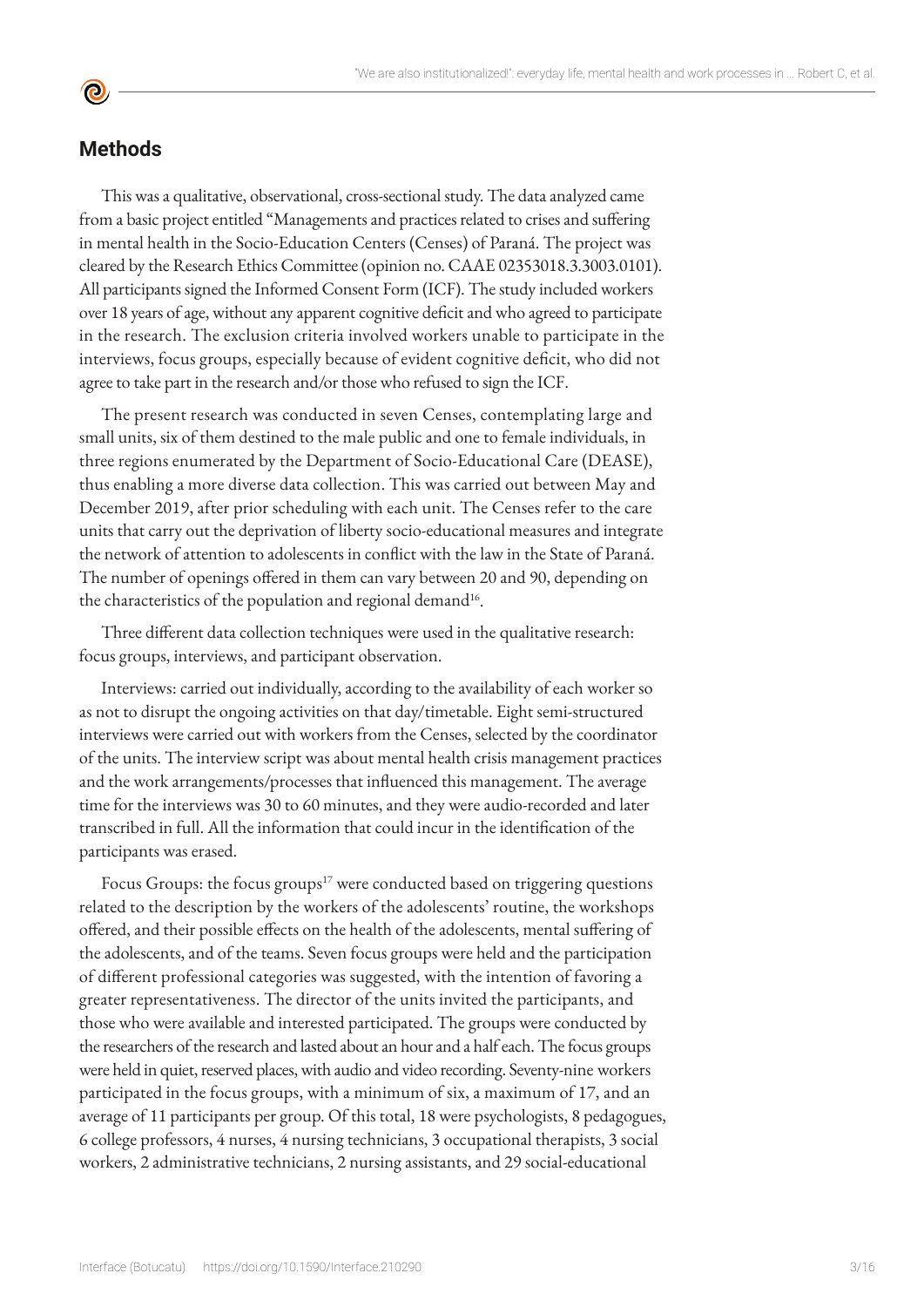security agents. The number of participants was defined by saturation, when there is the suspension of inclusion of new participants once the data present, in the view of the researchers, repetition or redundancy (table 1).

Participant observation: the study conducted four moments of participant observation<sup>18</sup>, aiming to get closer to the reality of the teams by means of the monitoring of training sessions directed to them and visits to the Censes. These trainings intended to discuss the teams' management of mental health crises in the Censes. The researchers of the team carried out the trainings. Due to the dynamics of the institutional routine, the trainings occurred before the focal groups, and the discussions complemented the information later collected in them. During the participant observations and visits to the units, the descriptive records of comments were made through the use of field notes. In this way, we tried to describe the teams' reports of experiences, reflections, as well as the facilities of the Censes visited.

Using this material as the basic element, narratives were built based on the hermeneutic approach of Ricoeur<sup>19</sup>, seeking their meanings from the phenomena emanating from the speeches, benefiting a greater coherence and depth of interpretation. During the reading of the excerpts, the vices of language were suppressed, making them more understandable, keeping, however, the essence of the workers' statements, synthesizing them in order to have a more accurate analysis.

 After the data analysis, an extensive reading was made of the narratives coming from both the interviews and the focus groups. The core argumentative nuclei were identified and, according to the thematic similarities, consolidated as follows<sup>20</sup>: a) The environment and its possible influences on mental health b) The procedures for the care of mental health crises and c) The institutionalization and the work processes.

One of the limitations of this study involved the impossibility of making more than one trip to the municipalities where the Censes were located. As a consequence, one single meeting was used for the execution of the focus groups and interviews. Moreover, the participant observations were also restricted to moments of team training and visits to the units. Another limitation, inherent to the research methodology, was that the data is based on the workers' perceptions, and what was mentioned was not verified through other ways.

## **Results and discussion**

 $\bullet$ 

In relation to the number of adolescents, the data collected point out that in 2018 there were 887 interned in nineteen Censes within the State of Paraná. Of this total, 390 were interned in the Censes where the research took place, representing 43% of the total public interned that year. The analysis of the argumentative nuclei revealed details about the physical structure of the units, offer of activities, regulations, human resources, work processes and possible influences on the daily life of the units.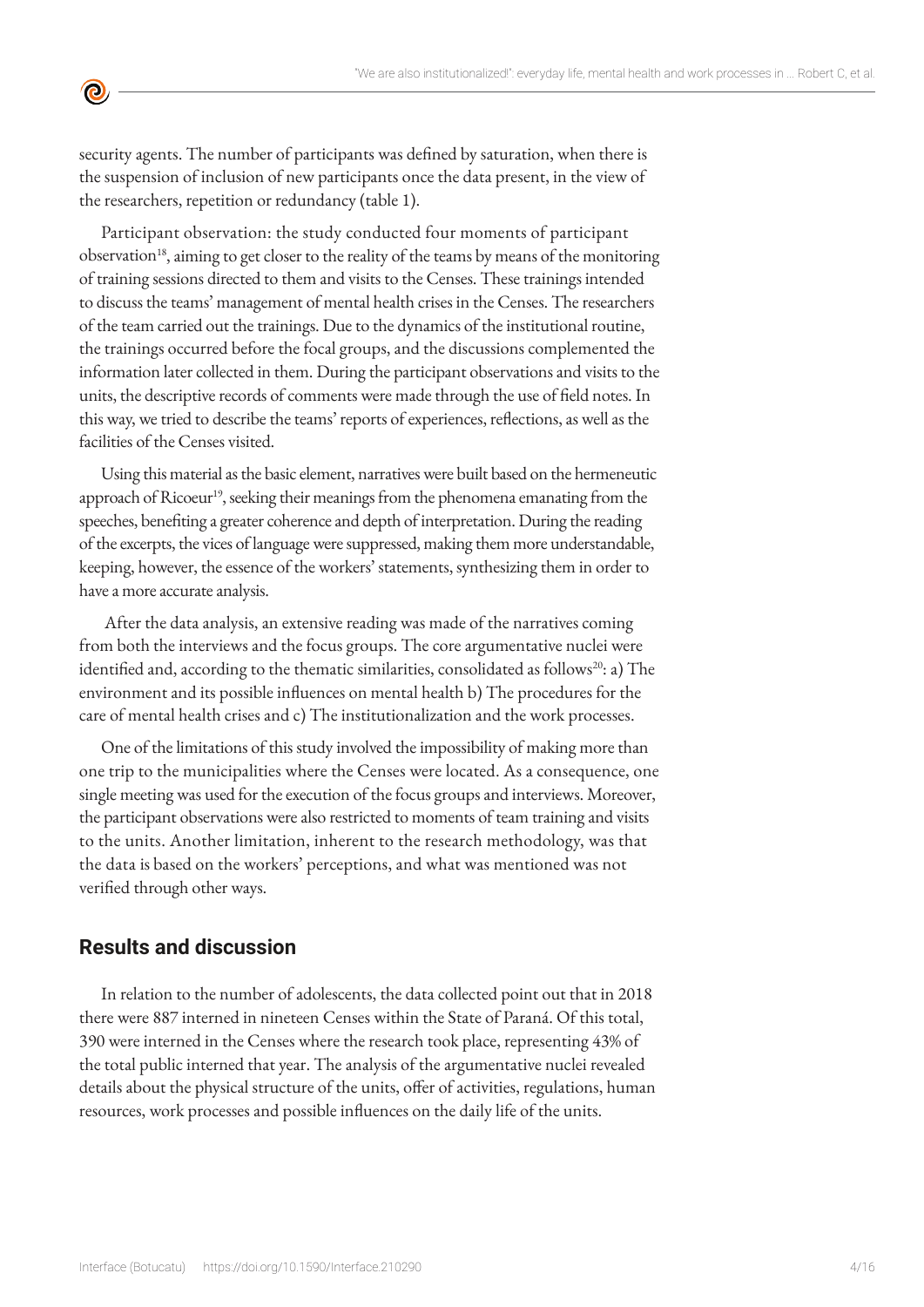## **The ambience and its possible influences on mental health**

**©** 

The excerpts below discuss the relation between the physical structure of the units and its repercussions on the mental health of the adolescents in the perception of the workers:

[...] the teens are in lodgings, which are cells [...] there is a routine of suffering... (Worker 09, CENSE 7)

The physical environment is not made for good mental health... not at all, quite the opposite, it aggravates the issues. (Worker 3, CENSE 1)

Other excerpts cited details such as the holes and the color of the walls of the units, as well as the lack of natural lighting in some spaces for safety reasons, recognizing such issues as inadequate and generators of suffering in the public served. During the participant observation carried out in one of the Censes, one of the lodgings visited had artificial lighting 24 hours a day due to the total darkness of that space. The team described that if the light bulb were turned off, it would be impossible to monitor the behavior of the adolescents via a camera installed in the room. The absence of light control and the use of colors that influence the ambiance of the units were factors already found in other studies and that negatively affect the experience of the adolescents<sup>21</sup>, being, also, contrary to the current regulations of the architectural parameters of the units<sup>2</sup>. The inadequate physical structure was listed as prejudicial even to the services provided by the team:

[...] our work space is very bad, it is terrible, it is a space that does not offer conditions, neither for professionals, nor for adolescents... (Worker 4, CENSE 4)

Even though the physical structure may not be the only determining factor for the success or failure of the socio-educational measure, it is impossible to disregard its influence on the human being<sup>22</sup>. A detention unit is a highly complex facility, as it involves a place that must include spaces for the promotion of education, health, leisure, shelter, and security. Furthermore, the socio-educational units contain walls and surveillance systems, materializing the deprivation of freedom, without being a prison $6$ . In this sense, according to the excerpt above, the word "cell" was sometimes used by the teams to describe the adolescents' living quarters, signaling the dichotomous aspect of the socio-educational system, which proposes to socio-educate them, but in an environment with correctional characteristics, having in mind the sequence of fences, sentry boxes, walls, and restricted circulation lanes that impede free transit<sup>6</sup>. The teams described the size of the structure as influencing the care provided and access to the various daily activities. The teams attributed characteristics of relaxation and humanization to units with smaller structures and a smaller number of interned adolescents: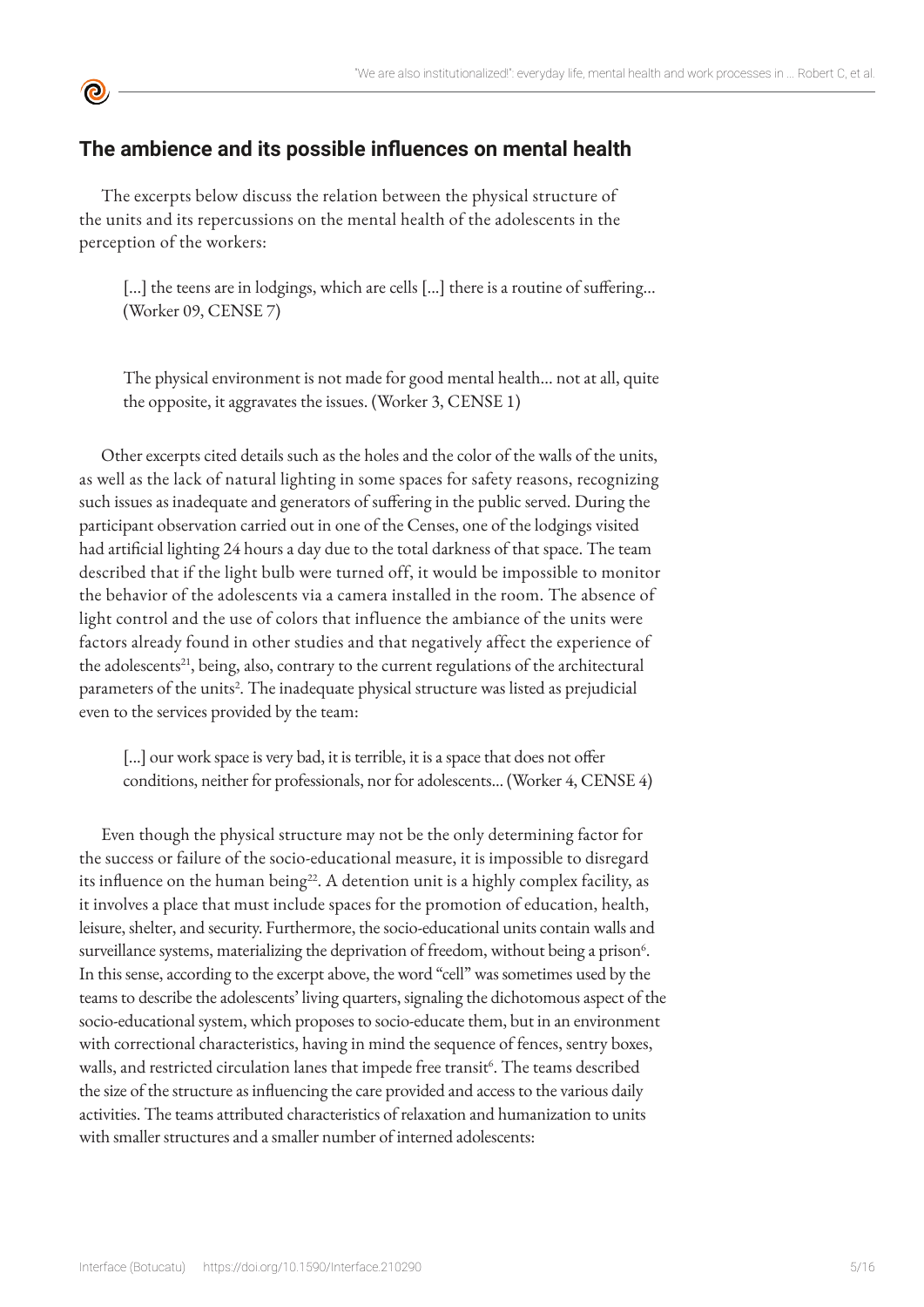[...] a small unit, with 30 adolescents, it relaxes it, that makes the unit quiet. (Worker 02, CENSE 7)

[...] a small CENSE is all very close and dealing with teens ends up being much more humanized because you are all the time and there, taking care... (Worker 1, CENSE 1)

The structures of the social-educational units play a relevant role in the functioning of the activities offered by regulating the flows and ordering the control and security of various spaces<sup>6</sup>. Although Brazilian laws do not specify the parameters related to the physical structure for the fulfillment of the socio-educational measure, it requires that the offer of services be personalized, in small units and with reduced groups of adolescents<sup>2</sup>, with no more than forty adolescents per unit<sup>23</sup>, architecturally designed to approximate a residential structure<sup>23</sup>. Following these lines, the goal is to enable better monitoring and social insertion, mitigating the harmful effects of deprivation of liberty that may involve affective deprivation, low self-esteem, distance from family and community life, and difficulties in understanding common daily relationships<sup>2</sup>. However, it was observed that some units were not compliant with some of these norms<sup>2</sup>, by presenting structures, for example, in the form of complexes, with more than two floors or by underusing places such as soccer fields, ecumenical space, internal and collective dining halls due to the lack of human resources. In this way, the deficit of human resources seemed to affect the service provided to the adolescents, the use of the different spaces in the unit and, consequently, the offer of activities:

[...] our reality today is the lack of staff. It's of no use to create a whole structure if you don't have an educator to take, accompany the workshop and have the routine. (Worker 5, CENSE 3)

The negative effects of the deprivation of freedom on the mental health of the interned adolescents were perceived in numerous narratives. Other excerpts described that, beyond this deprivation, the non-engagement in activities generated mental suffering:

[...] I consider the adolescents, this community, a universe apart... they get into psychic suffering by the deprivation itself. I usually say 'put me inside to see if I don't freak out too' (Worker 1, CENSE 5)

The excerpt above remarks how health and wellbeing can be negatively influenced by the restriction in the choice and opportunity of a person to engage in occupations, generating the phenomenon known as occupational deprivation<sup>10</sup>. There is a state of difficult, if not impossible, engagement in meaningful occupations that have social, cultural, and personal relevance<sup>24</sup>. The teams constantly discussed suicide planning in the adolescents' discourse. It is recognized that suicide attempts and suicide in total institutions are influenced by a multiplicity of factors, occupational deprivation being one of them, a situation that clearly requires further investigation<sup>24</sup>. A possible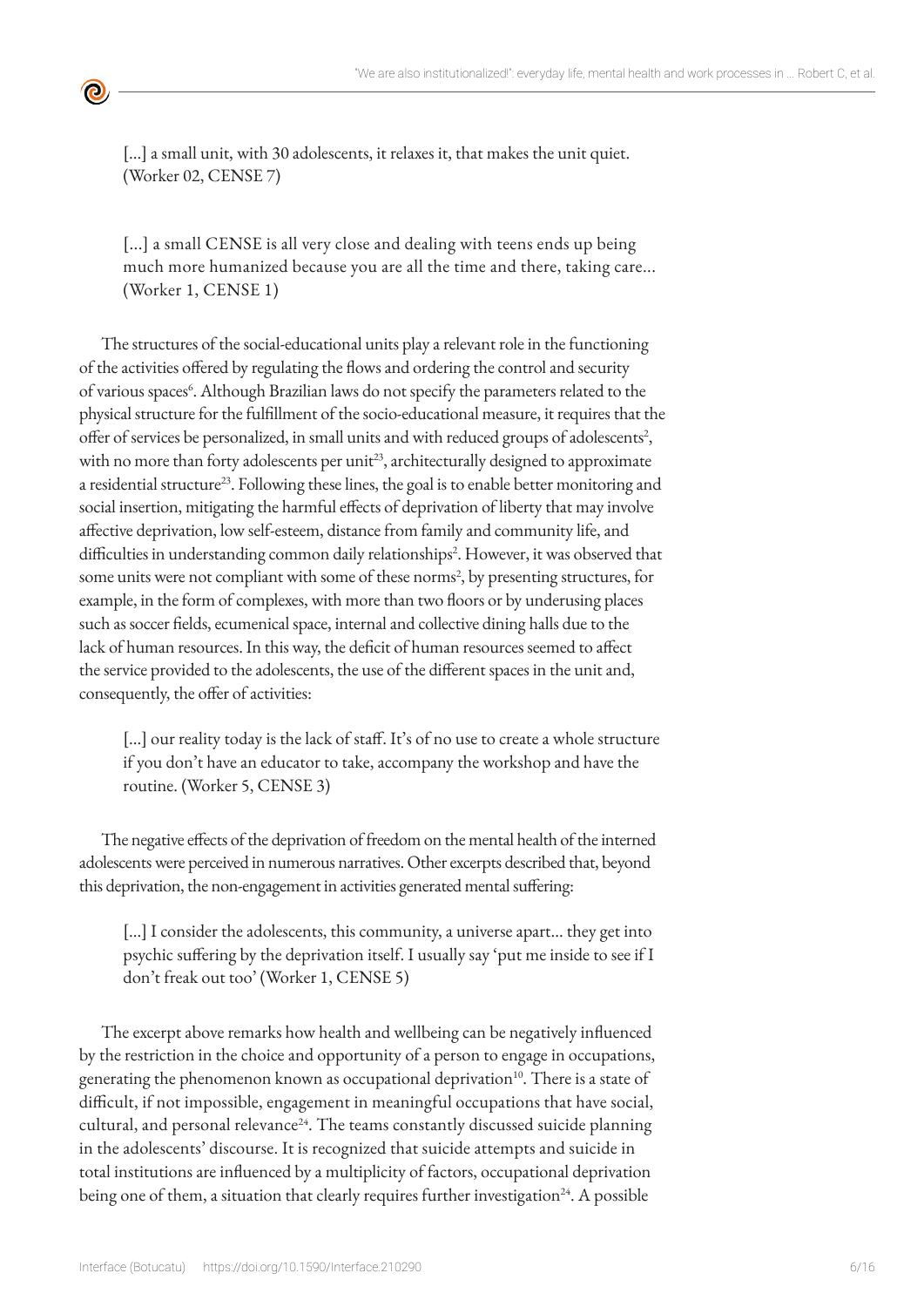hypothesis to be construed may point out that the occupational deprivation of institutionalized adolescents or their engagement in activities that are not meaningful to them could accentuate the use of time for suicide planning. One of the teams described an episode in which a 12 year-old adolescent was left in his underwear, rubbed soap all over his body, and when they opened his room, he tried to escape from the unit, managing to pass by 5 social-educational agents before being restrained. So many other reports in this sense generated, therefore, reflections about the amount of time invested by the adolescents in escape and suicide attempts. Studies evidence the correlation of suicide with the context of deprivation of freedom of adolescents in several countries, such as Iran<sup>25</sup>, Germany<sup>26</sup> and Australia<sup>27</sup>. This situation could result from the fact that, in a context of freedom deprivation, individual lose the right to choose how to occupy his or her time and engage in life roles for a predetermined period of time<sup>10</sup>, since total institutions present numerous barriers are generated to the performance of primary occupations of human existence, such as working, taking care of oneself, or resting<sup>28</sup>. On the other hand, the teams signaled that the expressive and corporal activities seemed to have beneficial effects on the mental health of the public attended:

<u>ල</u>

[...] the workshop that used to take place with the art and physical education teacher ended up in a theater group, then a dance group... the boys started getting involved, they wanted to participate... it had an effect on all the other activities. (Worker 6, CENSE 7)

Additionally, the activities appeared to be directly influenced by the security rules of the units. These activities were pointed out as ensuring a safe environment, but at the same time, they were considered a risk, requiring constant control and vigilance:

[...] they have to have activities...if they have 24 crayons for them to paint, that's cool as hell, but that thing there can also be 24 daggers (weapons)...it's a potential risk. (Worker 6, CENSE 4)

The report of some teams pointed out the absence of meaning in some activities offered, showing the apparent inexistence of a space to listen to the interests of the adolescents. Such data refers to the concept of occupational alienation, in which there are prolonged experiences of disconnection, isolation, limited expression, or lack of meaning related to daily activities<sup>29</sup>. On the other hand, when the activities are designed based on the sociocultural universe, of identification, and belonging of young inmates, it is possible to have a wider range of training to promote their autonomy<sup>30</sup>, as well as the planning of a life project, strengthening in this way the sense of personal identity<sup>31</sup>.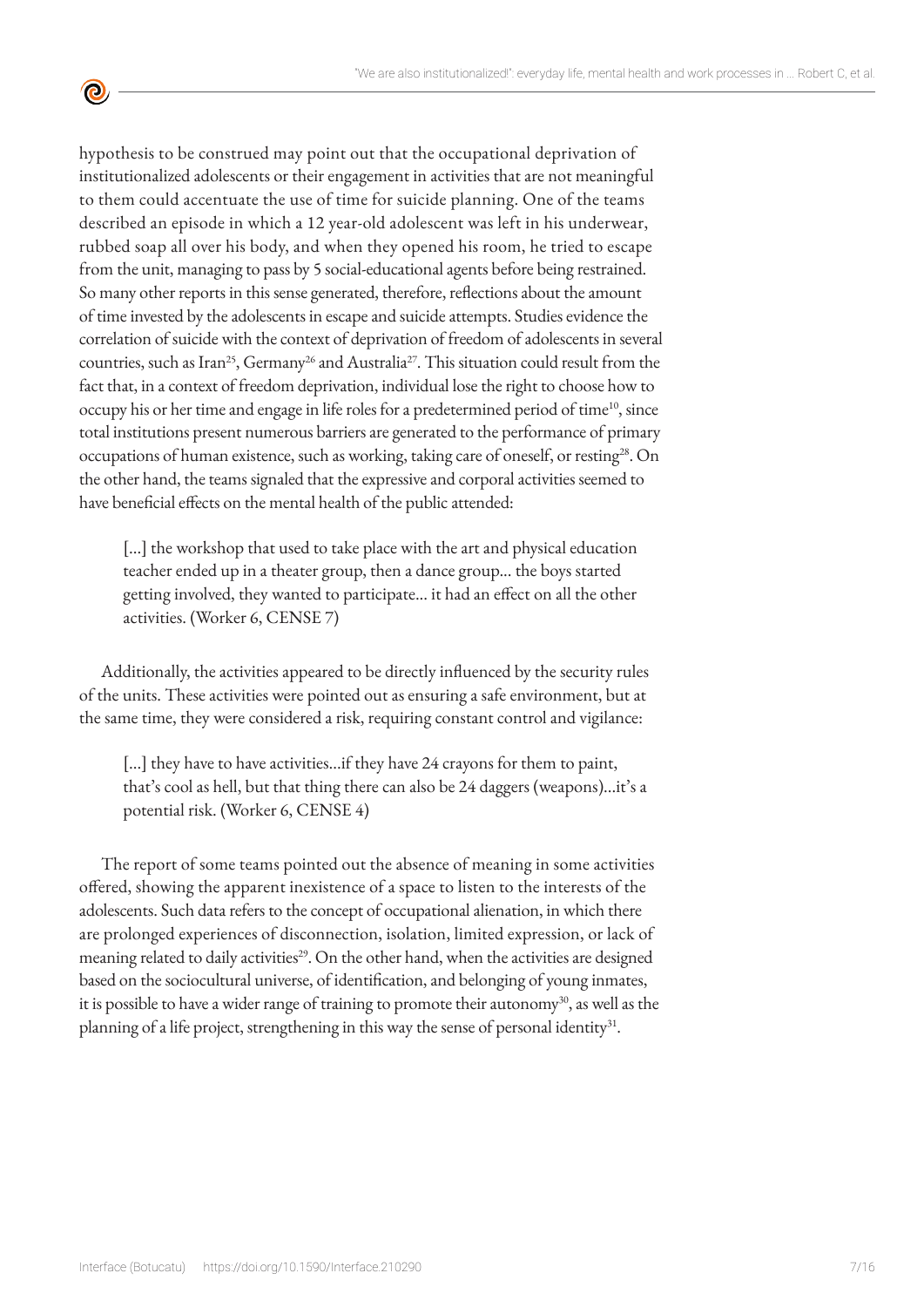

Some teams described "systems of progression" inside the Censes, which were directly related to the access of the adolescents to the countless activities. The progression systems were described by the teams through the use of terms like "advances", "benefits" and "achievements" and could generate the offer of activities to the adolescents:

[...] there is a system of levels of progression of the measure, phases of the formative path...the Alpha and Bravo Houses are the ones that have TV, which would be the last phases, as if he had conquered this benefit. (Worker 3, CENSE 2)

Access to such activities was through "evaluations" carried out by the teams, for example, evaluations with scores and court reports. Some teams signaled that the progression system was also used as a possible form of behavioral control of the adolescents:

[...] 'here you'll have plenty of activity; here if you behave right you'll get the favorable reports for you to go away'...these are arguments we use of persuasion, dissuasion...so you're molding the teens day by day [...] (Worker 2, CENSE 7)

The idea of rewarding or favoring adolescents through the provision of care or activities was addressed not only in the collective sense, but also as directed to the individual. One of the speeches analyzed drew attention by the fact that, apparently, the worker exemplified that an individual service to deal with a situation of aggressiveness arising from a mental disorder would not be possible, because it would somehow favor such an adolescent:

[...] he presents an aggressive behavior because of a disorder...then I propose an individualized activity for him for the promotion of mental health. But that would set a bad example for others, because in a way, he is being benefited with a workshop. (Worker 1, CENSE 4)

It is evident, in this way that the process of socio-education appeared to be a continuous assessment, the behavior of the adolescent being the generator of consequences in his/her experience in the Censes. The behavior would, therefore, cease to be a sign for reception and become an indicator of vigilance.

As a final note, in dealing with the engagement in occupations, according to the teams, family members verbalized that they would not visit the adolescents due, among other factors, to the need to get naked in front of a socio-educational agent. This situation exposed the limitations arising from the security routines of the units for the performance of co-occupations, in which the involvement of two or more people in an occupation<sup>32</sup> occurs, such as a family conversation.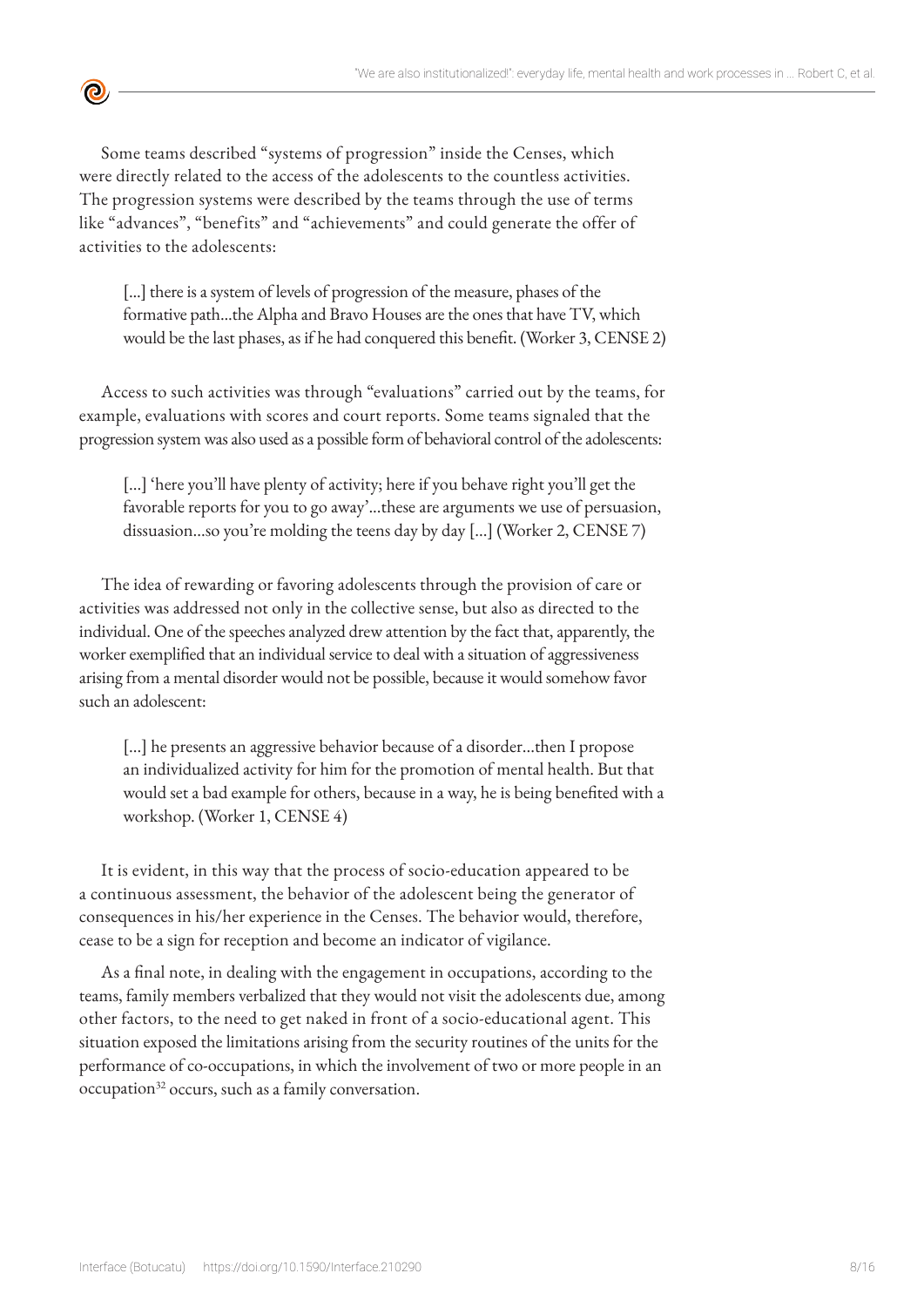## **The procedures for handling mental health crises**

<u>ල</u>

The mental health crises of the adolescents were expressed mainly through their suicide attempts. All the teams described that the main strategy to deal with this aspect was the removal of objects from the adolescents. It was observed that, according to the description of one of the teams, the removal of objects could extend to the clothing of the adolescents, with such conduct being questioned, even by the workers themselves:

I particularly thought that the use of handcuffs in many cases is less psychologically aggressive than leaving them in their underwear. (Worker 1, CENSE 2)

According to the teams most suicide attempts were by hanging, including with items such as underwear (in the case of one adolescent who had both personal items and clothes removed). Other attempts involved, for example, self-mutilation by piercing with manufactured objects and ingestion of mattress foam. Moving the teenager to another room, increasing the number of individual consultations, and requesting the help of other teenagers to supervise the one with suicidal ideation were also strategies described by the teams to avoid suicide attempts. The teams also pointed out that suicide attempts could manifest themselves as possible articulations of the adolescents seeking transfers from the unit to get away from other adolescents, thus avoiding unpleasantness. The transfer from the social-educational unit to psychiatric hospitals was also described, given the apparent greater possibility of escape in those places. Besides this, the teams said that the adolescents compared the routine in the psychiatric hospital with the one in the unit, preferring the former because of the possibility of access to TV, free movement around the yard, and the existing hierarchy resulting from "good behavior", manifested by the possibility of becoming "monitors".

The teams also said that both the adolescents signaled the engagement in activities as a way to deal with the mental health crisis, and the teams themselves made use of this strategy:

[...] it is very common to send the adolescent to the Occupational Therapy service when he/she is flipping out, at the beginning of a crisis, anxious, too sad... (Worker 7, CENSE 4)

It has been affirmed that the engagement in activities favors the expression of the anguish generated by the internment, contributing to reflections on the actions of adolescents and alternatives for coping with the reality experienced<sup>33</sup>. Another frequent strategy described by the teams for the management of the mental health crises of the adolescents involved the use of psychotropic drugs. This strategy was described as a form of behavioral control, having in mind that, according to the teams, conducting daily life in the unit without medication was "impractical: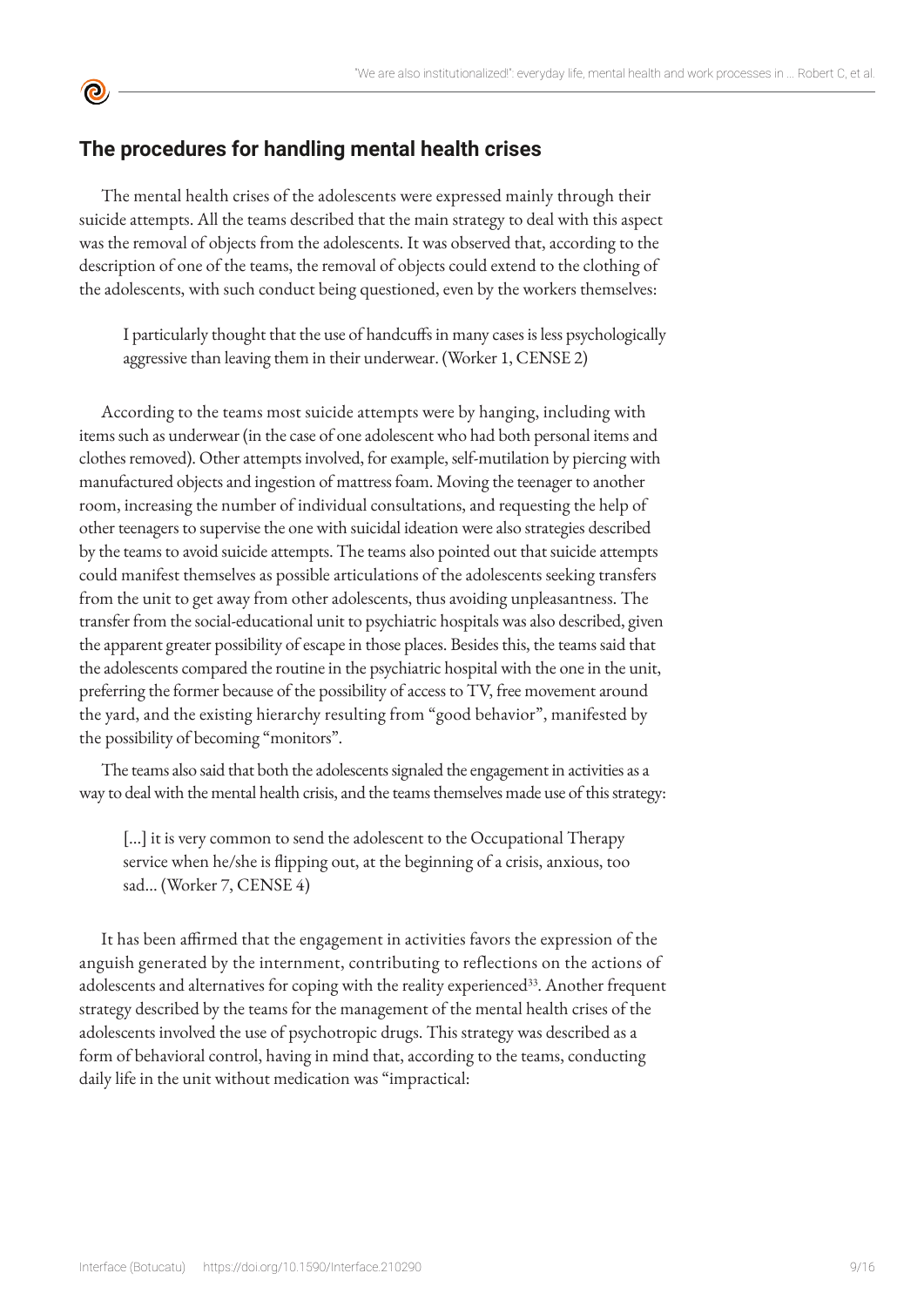

You may contain them at the housing with medication and with rules all the time, because that's what you can do within that proposal. (Worker 2, CENSE 1)

[...] the adolescent, when he/she is not taking anything, there is pressure from the staff, because it 'bothers' him...and when they take medication they are calmer. (Worker 3, CENSE 6)

Some statements suggested, however, alternatives to deal with the situations presented by the adolescents in another way that not only through drug therapy:

[...] sport does a lot of good, it will avoid medication, it will make you sleep better, we could think of something in the way of sport... (Worker 2, CENSE 6)

This finding agrees with descriptions in the literature about the use of sports activities as a way for adolescent inmates to release tensions and revisit concepts such as discipline and respect for rules and others<sup>6</sup>.

## **Institutionalization and the work processes**

The third and last semantic category is related to the work processes of the teams and their clear institutionalizing experience. The difficulties in communication among the workers, in access to information about the adolescents, as well as the scarcity of team meetings were among the more frequently reported issues.

Several teams reiterated complaints about the working conditions, involving, for example, aspects such as the physical structure and human resources. Regardless of what the complaints were, a commonly described factor involved the distance from management, a situation signaled as harmful to the cohesion and organization of workflows. On the other hand, communication between teams and management seemed to positively influence work processes:

[...] the director listened to us and that was a crucial point, it gave autonomy to the team. We were calming down as the adolescents were calming down, one thing brought the other. (Worker 8, CENSE 7)

Furthermore, there were reports of lack of human resources as an important influence upon the mental health of the workers. The teams talked about the feeling that, just like the adolescents, they also felt, in a certain way, institutionalized. When questioned about the impact on the workers' health of experiencing the mental suffering of the adolescents, the teams alleged that such suffering accompanied them even when they left the units after a day of work. Not infrequently, the teams reported that they worry about the adolescents continuously. Many workers stated that this and other constant worries led them to self-medicate to sleep. In addition, the teams reported feeling helpless by the State, aggravating the mental suffering experienced: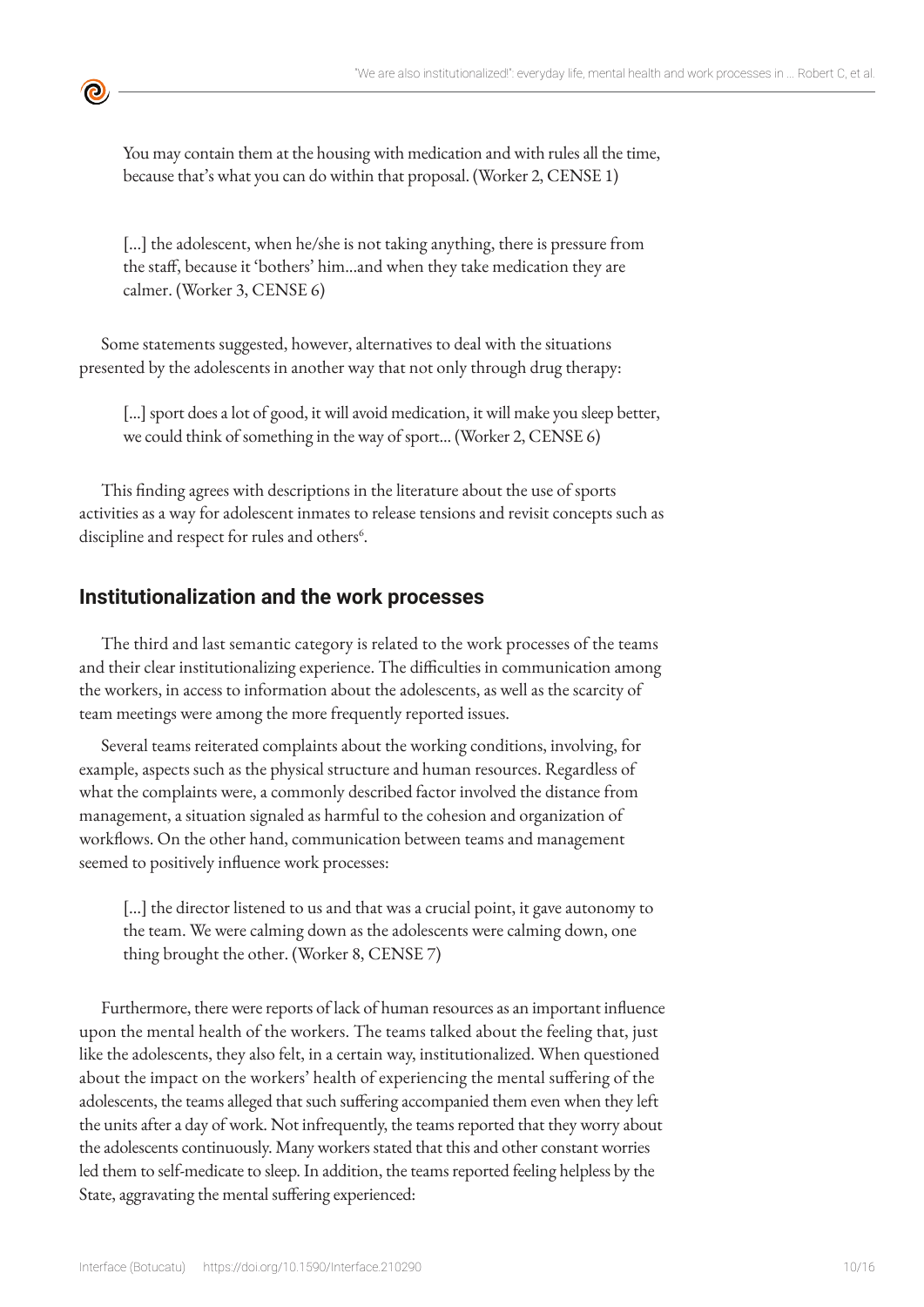We are deprived of freedom together with the adolescents. I joke: 'when I leave on vacation I'll go to my semi-liberty'. (Worker 4, CENSE 6)

The follow-up of situations of suicide attempts was described as an impacting aspect on the mental health of the teams. However, this situation was described as apparently inherent to the work in the socio-educational units:

<u>ල</u>

After three situations of suicide within the unit, two in less than nine months, the unit totally unravels, it's very heavy, it's very heavy indeed...we don't know what to do. (Worker 4, CENSE 5)

...the first time I took out an adolescent that was hanging there...until today it is not pleasant at all...forgive me here what I am about to say, but it starts to become part of your work, it is part of your work. (Worker 8, CENSE 5)

Through the analysis of the statements of the teams, it was perceived that the Censes made them institutionalized. Environments with insufficient spaces for communication and listening between workers and management, extensive and continuous work protocols and a feeling of devaluation by the State were aspects described that contribute to this argument. The teams also pointed out that there was constant surveillance of their activities, coming from the management itself, but also from judgment and prejudice from society in general:

[...] society has an idea that those who work with adolescent offenders, and I'm going to speak vulgarly here, 'Ah if they work with bandits, they are bandits too, they get drugs, they kill adolescents!'...that for us is very heavy. (Worker 4, CENSE 5)

Through their own institutionalizing experiences, the teams seemed to replicate and normalize forms of authoritarianism in the daily lives of the adolescents themselves. However, since the social-educational units are spaces for re-socialization, a dichotomy seemed to be apparently generated: sometimes the teams talked about re-socializing postures, sometimes about the repressive postures of the units:

[...] the State demands from us a posture of guardianship and over-repression instead of a posture of caregiver...you do the socio-education and take an interest in the life of the inmate if you want. We are not required in any way to be like that. (Worker 11, CENSE 4)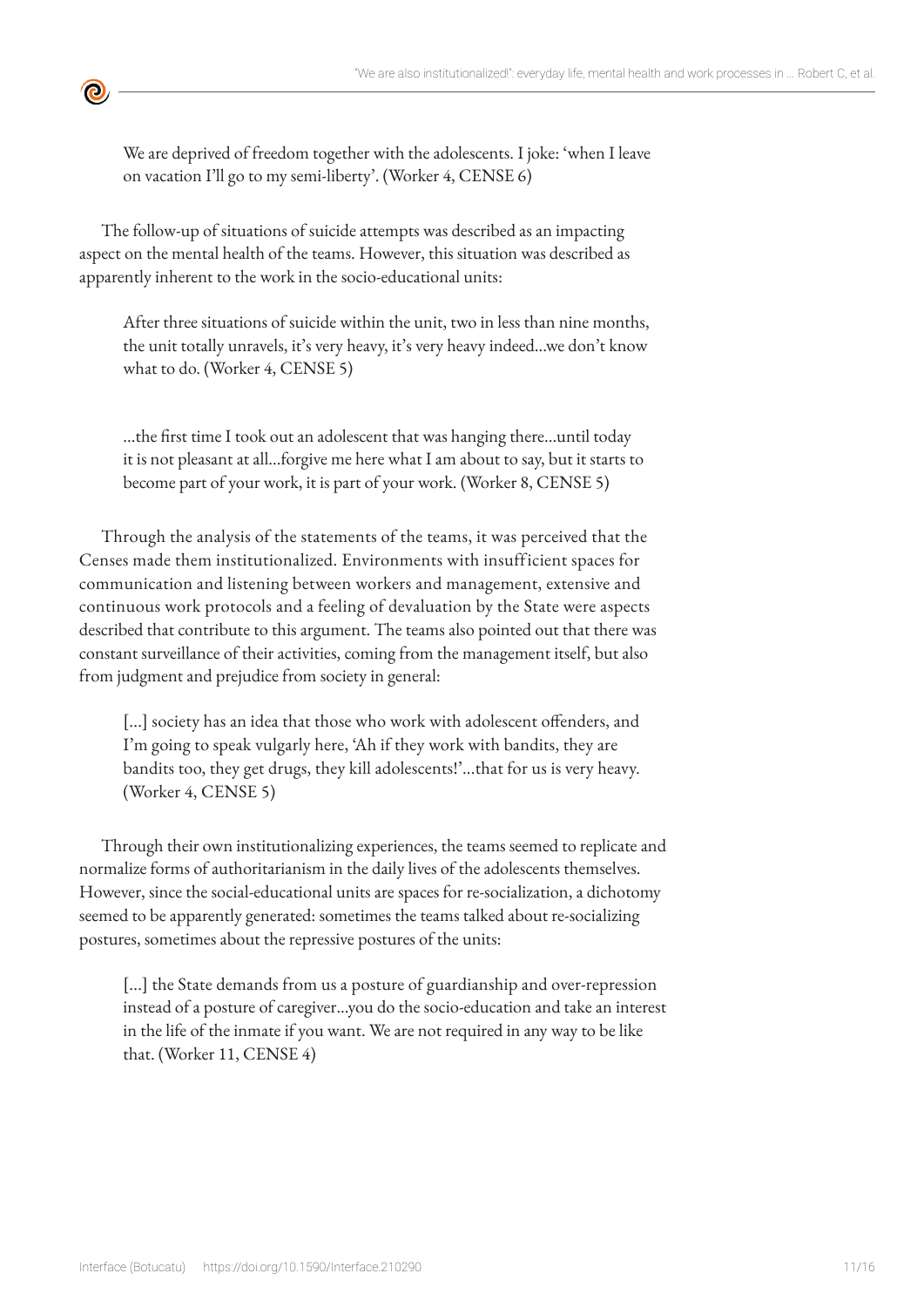$\bullet$ 

The perceptions related to the statements of the Censes' teams resembled, in parts, those of prison environments. Although it was perceived that the teams differentiated the social-education units from prison environments, justifying such a difference essentially by the "possibility of activities", the description of professional anguish due to the context of the Censes was recurrent. The teams described feeling constantly bothered by the adolescents "boring" or "drugged", terms alluding to idleness. This aspect is similar to the descriptions of studies on prison environments, which essentially generate such a sensation to those imprisoned there<sup>10,34</sup>. It was perceived that the teams from the Censes lived a work process that was also institutionalized and reproduced the institutionalizing experience in the daily life of the adolescents. This daily routine did not seem to consider the real needs of the adolescents, since the needs of the teams themselves did not seem to be taken into consideration.

## **Final remarks**

It was concluded that there was lack of standardization of the Censes, either in the structural sense, in the offer of certain activities, in some regulatory aspects and in the configuration of human resources. The smaller structure units had better staff communication and better crisis management practices for the adolescents, considering the existence of a better bond between the adolescents and the workers. Furthermore, occupational deprivation seemed to signal an increase in the adolescents' suffering. On the other hand, access to a repertoire of activities, as long as they were meaningful to the public attended, seemed to promote mental health.

Mental health crises are frequent in environments of deprivation of freedom. These phenomena are often credited to a diagnosis, limiting their understanding to the sphere of only the characteristics of the adolescents who are there. This research leads to a reflection on how important the environment, the organization of the work process, and other elements of the deprivation of freedom itself are either as potentializers or mitigators of this issue. Such elements must be taken into consideration in the management and creation of strategies for this public in order to avoid the traditional phenomenon of medicalization.

Although emphasis was given in this research to the physical-material and human resource aspects of the units, we reiterate the necessary criticism of the macro-determinants involved in the work processes of the units, such as the existing socio-educational model itself, from a dynamic, historical, and ecological perspective. Finally, it was perceived that institutionalization was described by the teams as generating intense and constant mental suffering for both the adolescents and themselves. Therefore, the identification process generated by the effects of institutionalization was shown to be a preponderant factor when considering the health of the adolescents and the teams from the Censes researched.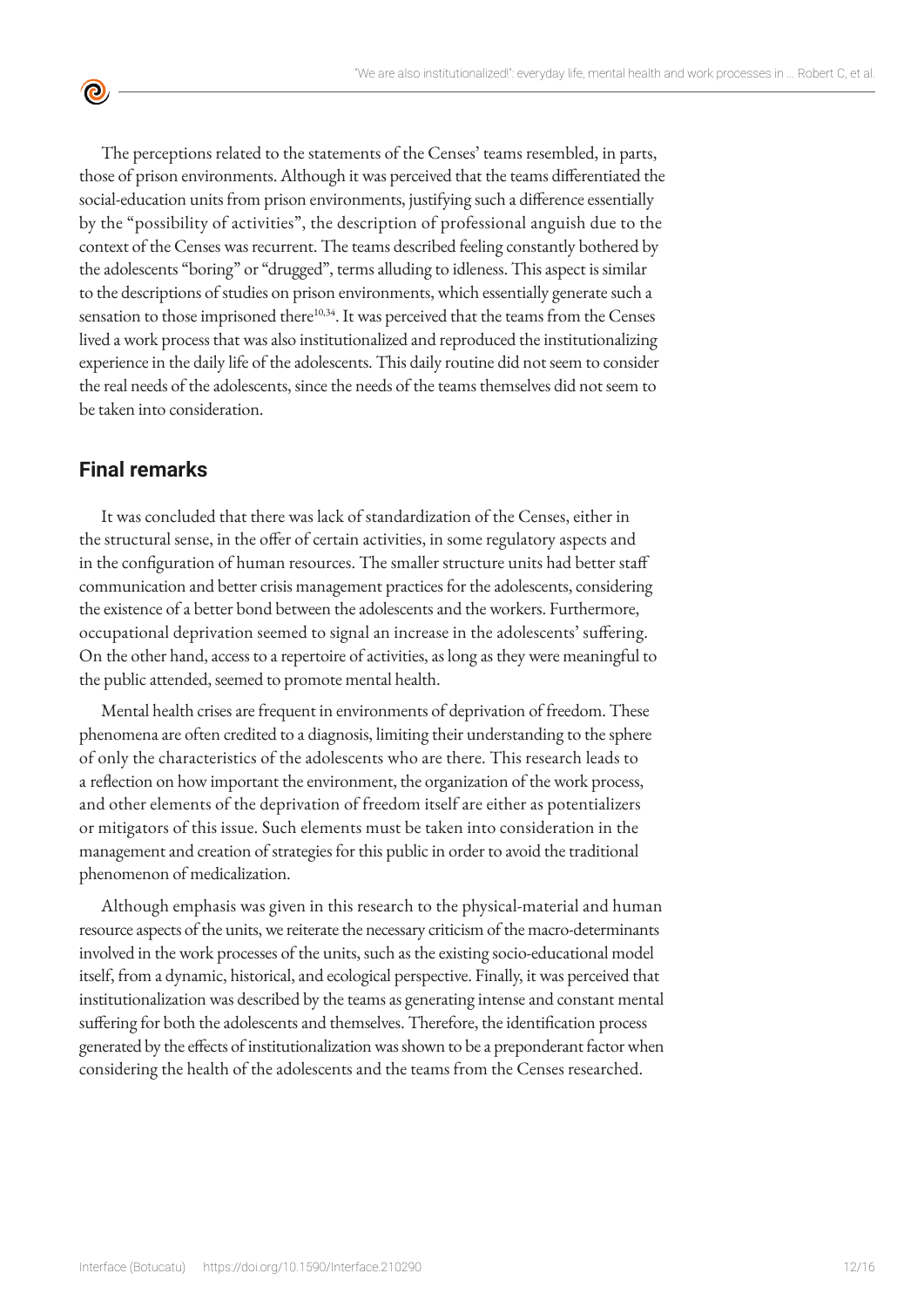#### Authors' contribution

All authors actively participated in all stages of preparing the manuscript.

#### Conflict of interest

The authors have no conflict of interest to declare.

#### Copyright

This article is distributed under the terms of the Creative Commons Attribution 4.0 International License, BY type (https://creativecommons.org/licenses/by/4.0/deed.en).

Cc) BY

**Editor** Rosana Teresa Onocko Campos **Associated editor** Erotildes Maria Leal

**Translator** Félix Héctor Rígoli

**Submitted on** 05/06/21 **Approved on** 11/08/21

### **References**

- 1. Brasil. Senado Federal. Crianças iam para a cadeia no Brasil até a década de 1920 [Internet]. Brasília; 2015 [citado 4 Jan 2021]. Disponível em: https://www12.senado.leg.br/noticias/ materias/2015/07/07/criancas-iam-para-a-cadeia-no-brasil-ate-a-decada-de-1920
- 2. Brasil. Sistema Nacional de Atendimento Socioeducativo SINASE. Secretaria Especial dos Direitos Humanos. Conselho Nacional dos Direitos da Criança e do Adolescente (CONANDA). Brasília: Sinase; 2006.
- 3. Gonçalves MV. "Eu nem sabia que podia entrar aqui": promoção de cidadania cultural como experiência de ressignificação de identidade de jovens em conflito com a lei. Cad Bras Ter Ocup. 2016; 24(1):127-37.
- 4. Cha YJ. Correlation between Leisure Activity Time and Life Satisfaction: based on KOSTAT Time Use Survey Data. Occup Ther Int. 2018; 2018:5154819. Doi: https:// doi.org/10.1155/2018/5154819.
- 5. Harvey AS. Quality of life and the use of time theory and measurement. J Occup Sci. 1993; 1(2):27-30.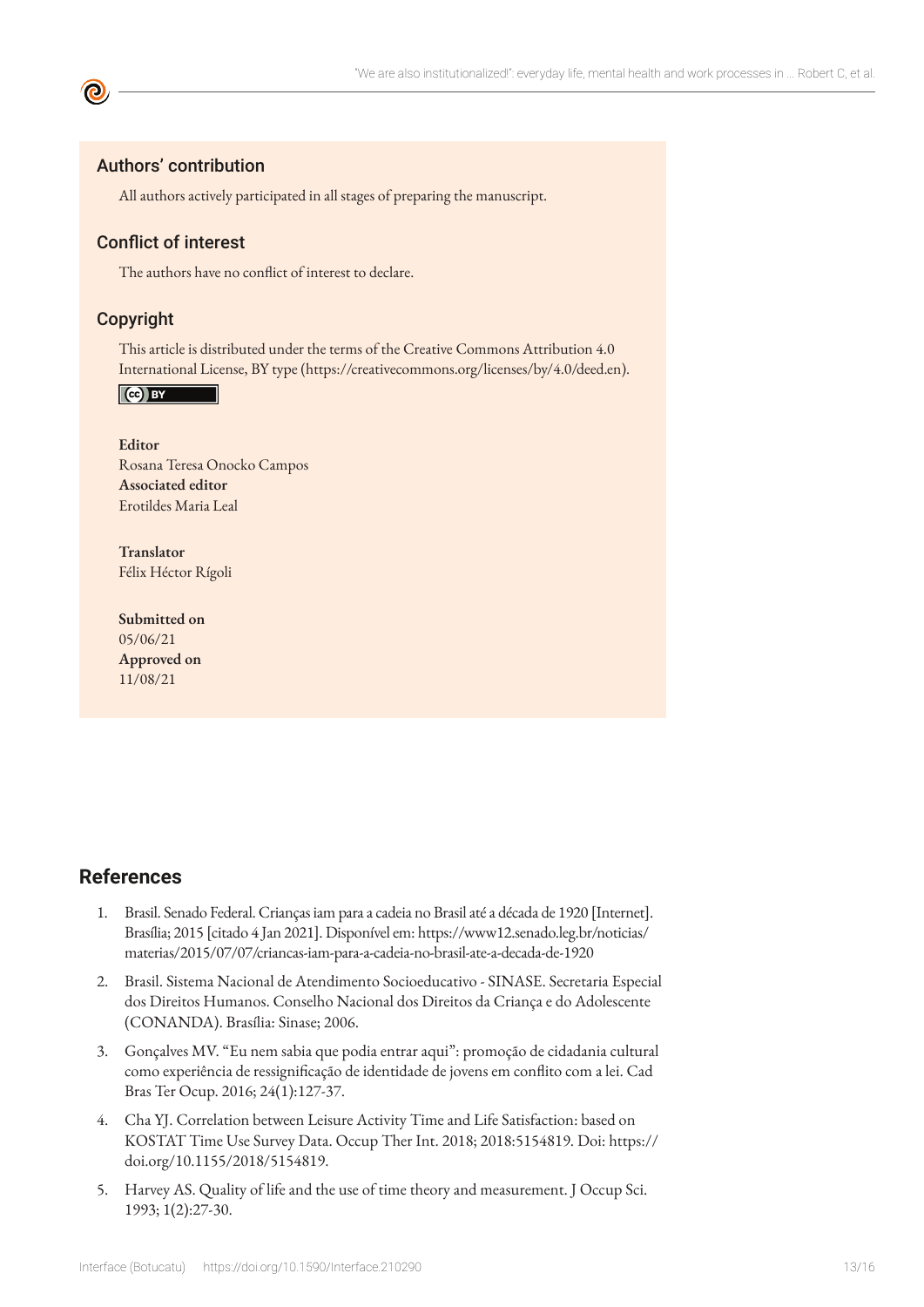6. Pizzato C. Arquitetura socioeducativa: o espaço ressocializando pessoas, curando a sociedade. Porto Alegre: Corag; 2016.

 $\boldsymbol{\Theta}$ 

- 7. Borges PCCB. Perspectivas contemporâneas do cárcere. São Paulo: Editora Unesp; 2010.
- 8. Whiteford G. Occupational deprivation and incarceration. J Occup Sci. 1997; 4(3):126-30.
- 9. Molineux ML, Whiteford GE. Prisons: from occupational deprivation to occupational enrichment. J Occup Sci. 1999; 6(3):124-30.
- 10. Bradbury R. The role of occupational therapy in corrections settings [dissertação]. Ithaca (NY): Ithaca College; 2015.
- 11. Wilcock AA. A theory of occupation and health. Thorofare: Slack Inc; 1998.
- 12. Organização das Nações Unidas ONU. Independent expert for the global study on children deprived of liberty. Genebra: ONU; 2019.
- 13. Pinho SR, Dunningham W, Aguiar WM, Andrade Filho AS, Guimarães K, Guimarães K, et al. Morbidade psiquiátrica entre adolescentes em conflito com a lei. J Bras Psiquiatr. 2006; 55(2):126-30.
- 14. Andrade RC, Assumpção Junior F, Teixeira IA, Fonseca, VAS. Prevalência de transtornos psiquiátricos em jovens infratores na cidade do Rio de Janeiro (RJ, Brasil): estudo de gênero e relação com a gravidade do delito. Cienc Saude Colet. 2011; 16(4):2179-88.
- 15. Brasil. Relatório Nacional sobre a situação de unidades socioeducativas de privação de liberdade. Rede Nacional de Defesa do Adolescente em Conflito com a Lei (Renade). Palmas: Secretaria Nacional dos Direitos da Criança e do Adolescente - SNDCA; 2017.
- 16. Paraná (Estado). Manual de fluxo, manejo, proteção e prevenção: Covid-19 e socioeducação [Internet]. Curitiba; 2021 [citado 12 Jan 2021]; Disponível em: http://www.justica.pr.gov.br/Socioeducacao
- 17. Kitzinger J. Focus groups with users and providers of health care. In: Pope C, Mays N, organizadores. Qualitative research in health care. 2a ed. London: BMJ Books; 2000. p. 20-9.
- 18. Carlos F, Teixeira WOR, Oliveira K, Queiroz K. O método qualitativo norteando a pesquisa social. HOLOS. 2019; 5:e4752.
- 19. Ricoeur P. Interpretação e ideologias. Rio de Janeiro: Francisco Alves; 1990.
- 20. Onocko-Campos RT, Furtado JP. Narrativas: utilização na pesquisa qualitativa em saúde. Rev Saude Publica. 2008; 42(6):1090-6.
- 21. Oliveira EMD. Por uma arquitetura socioeducativa para adolescentes em conflito com a lei: uma abordagem simbólica da relação pessoa-ambiente [dissertação]. Florianópolis: Universidade Federal de Santa Catarina; 2008.
- 22. Instituto Latino Americano das Nações Unidas para Prevenção do Delito e Tratamento do Delinquente (ILANUD). Guia Teórico e Prático de Medidas [Socioeducativas](http://www.crianca.mppr.mp.br/arquivos/File/politica_socioeducativa/doutrina/Guia_teorico_e_pratico_de_medidas_socioeducativas_ILANUD.pdf). Nova Iorque: UNICEF - Fundo das Nações Unidas para a Infância; 2004.
- 23. Brasil. Resolução nº. 46, de 29 de Outubro de 1996. Regulamenta a execução da medida sócio-educativa de internação prevista no Estatuto da Criança e do Adolescente, Lei nº 8069/90. Diário Oficial da União. 8 Jan 1997.
- 24. Whiteford G. Occupational deprivation: global challenge in the new millennium. Br J Occup Ther. 2000; 63(5):200-4.
- 25. Mozaffari F, Hejazi M. The role of spiritual and psychological well-being in predicting high-risk behaviors of young prisoners in zanjan. J Res Relig Health. 2019; 5(3):32-44.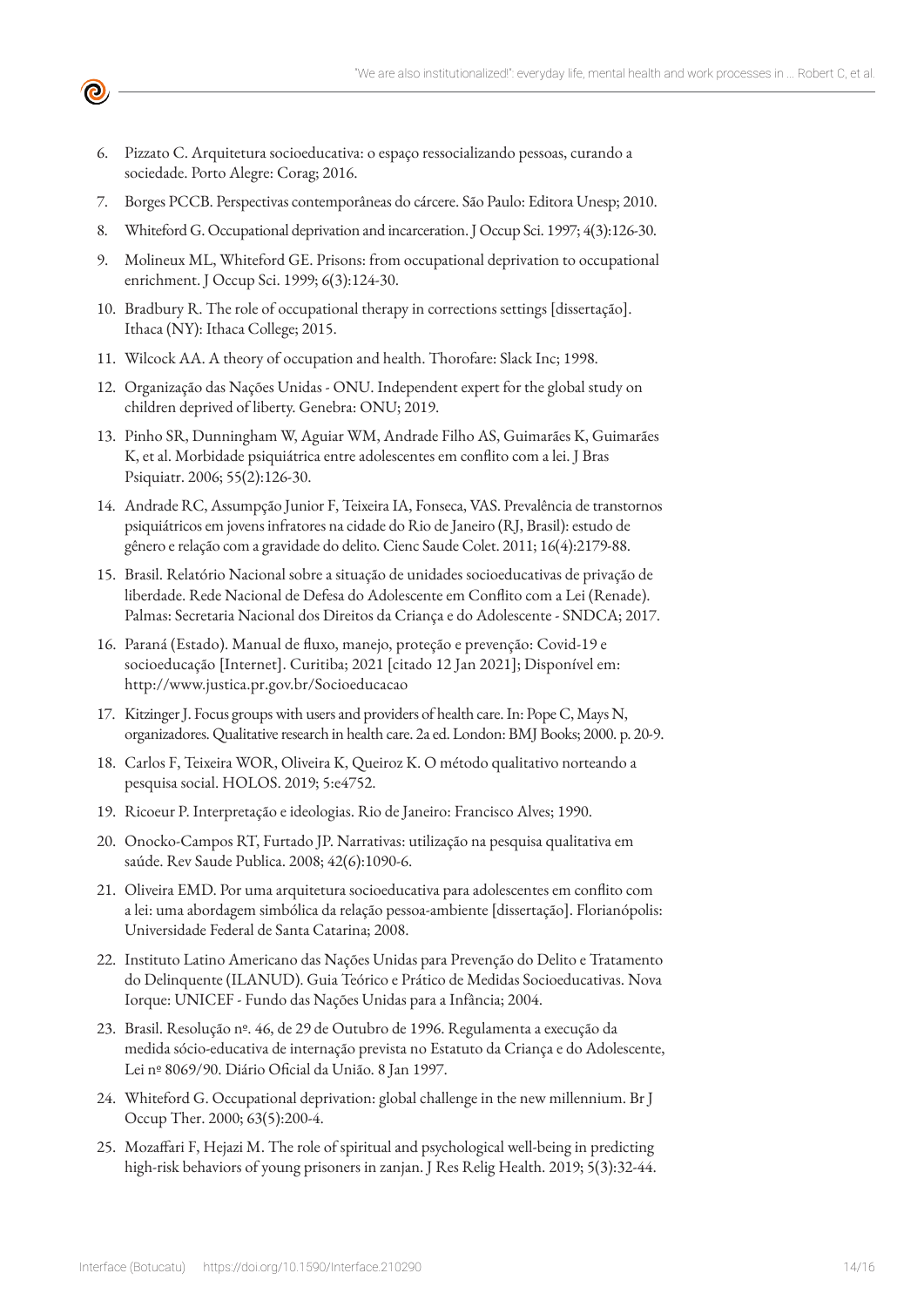

- 26. Radeloff D, Lempp T, Kettner M, Rauf A, Bennefeld-Kersten K, Freitag CM. Male suicide rates in German prisons and the role of citizenship. PLoS ONE. 2017; 12(6):1-11.
- 27. Putnins AL. Correlates and predictors of self-reported suicide attempts among incarcerated youths. Int J Offender Ther Comp Criminol. 2005; 49(2):143-57.
- 28. Goffman E. Asylums: Essays on the social situations of mental patients and other inmates. Palatine: Anchor Books; 1961.
- 29. Townsend E, Wilcock AA. Occupational justice and Client-Centred Practice: a dialogue in progress. Can J Occup Ther. 2004; 71(2):75-87.
- 30. Morais AC, Malfitano APS. O terapeuta ocupacional como executor de medidas socioeducativas em meio aberto: discursos na construção de uma prática. Cad Bras Ter Ocup. 2016; 24(3):531-42.
- 31. Silva DCO, Ruzzi-Pereira A, Pereira PEP. Fatores protetivos à reincidência ao ato infracional – concepções de adolescentes em privação de liberdade. Cad Bras Ter Ocup. 2013; 21(3):553-61.
- 32. Pierce D. Co-occupation: the challenges of defining concepts original to occupational science. J Occup Sci. 2009; 16(3):203-7.
- 33. Almeida M. O jornal e o vídeo como meio de expressão de jovens internados na Unidade Educacional da FEBEM de Ribeirão Preto. Rev Ter Ocup. 2004; 15(1):33-8.
- 34. Falardeau M, Morin J, Bellemare J. The perspective of young prisoners on their occupations. J Occup Sci. 2015; 22(3):334-44.